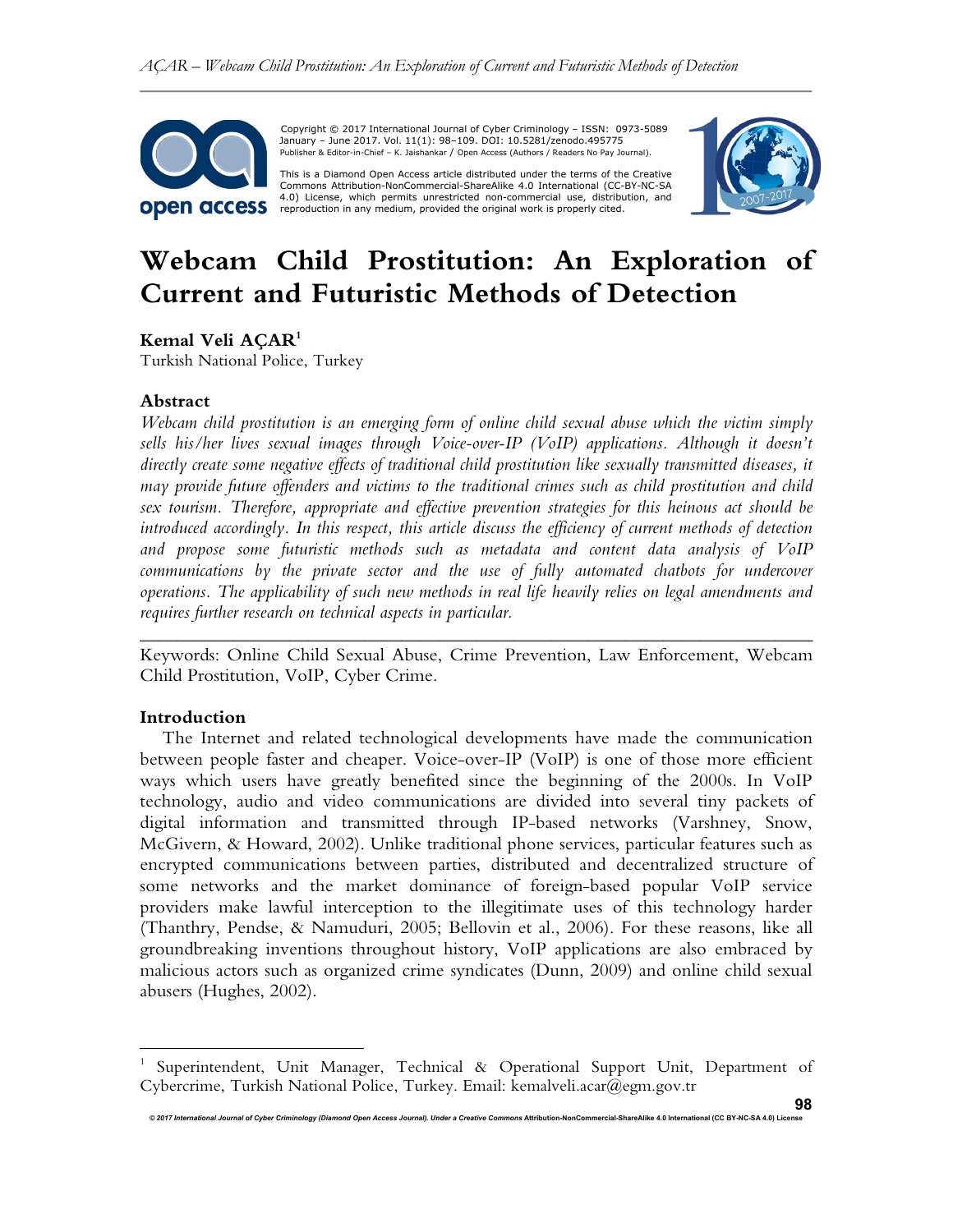

By using the video streaming feature of VoIP applications, live child abuse images are produced and sometimes also sold for profit. Online grooming (Whittle, Hamilton-Giachritsis, Beech, & Collings, 2013), self-produced child pornography/sexting (Leary, 2009) and sexual extortion (Açar, 2016) are the prime and most common examples of which VoIP technologies have been used for non-commercial purposes. Non-commercial types of live streaming of child abuse don't have a deep and tight relationship with child prostitution. On the other hand, in the commercial version, either abusers sexually exploit victim(s) or the child exposes himself/herself in a lascivious manner in return for a payment from the offender/consumer (Crawford, 2014). In essence, webcam child prostitution (WCP) is not much different from its traditional form as the victim satisfies someone else's sexual needs in return for a fee through the internet. The diverse methods of interaction chosen by parties don't actually affect the incriminating core of the offense. Therefore, the author prefers the term webcam child prostitution instead of live streaming of child abuse (Europol, 2015) and webcam child sex abuse/tourism (Puffer, McDonald, Pross, & Hudson, 2014; Masri, 2015) since the term is more suitable and exact to define the act.

Although Europol proclaims WCP is not an emerging crime but an established reality (Europol, 2015) and it has ties with child sex tourism (Europol, 2016), publicized cases supporting these remarks are rare. During Operation Endeavour, the only publicly known example of WCP investigations, 29 international arrests were made and 15 Filipino children were rescued (Cohen-Almagor, 2015). However, this is not even the tip of the iceberg, according to the non-governmental organization Terre des Hommes (TdH) Netherlands. To show a glimpse of the problem's true scale, TdH Netherlands created a 3D model of a 10-year- old Filipino girl and called her "Sweetie". In a sting operation conducted by TdH Netherlands in public chat rooms and online dating sites, 1000 potential abusers from 71 different countries offered Sweetie money for sexual acts over 10 weeks (Crawford, 2013; Lemz, 2014). Hans Guijt, the head of special programs and campaigns of TdH Netherlands, elaborated on this experiment. Over 20000 individuals sought to get into contact with Sweetie during the course of the experiment. And, that was more than the four operators could handle. While two of them were handling the chats, the other two were trying to identify the individuals with the information rising from the chats (Hans Guijt, personal communication, 16 January, 2017).

Furthermore, it's believed that the sessions of WCP are shaped with the sexual requests of the consumer. And thus, intensity and price of the sexual abuse might increase throughout the session. In addition to the horrific psychological consequences for the victim, this heinous act also makes an effective, profitable and flexible business model for abusers, particularly compared to the trade of still images of online child sexual abuse. Since every interaction, even ones with the same victim(s), creates a unique and unsubstitutable experience for the offender, it becomes rational to pay for the live images although free child abuse materials are abound in the Internet. Economic aspect of WCP and the specific determinants of the perceived value of produced live images are an entirely different concept than this article aims to examine. However, this dark area also should be researched thoroughly in order to develop actionable strategies for diminishing demand and supply of WCP from an economic viewpoint.

This article largely ignores socio-psychological aspects while it puts the focus on the detection, interception and disruption of WCP. The author will analyze and discuss the current and futuristic methods of detection for WCP. In doing so, the main aim of the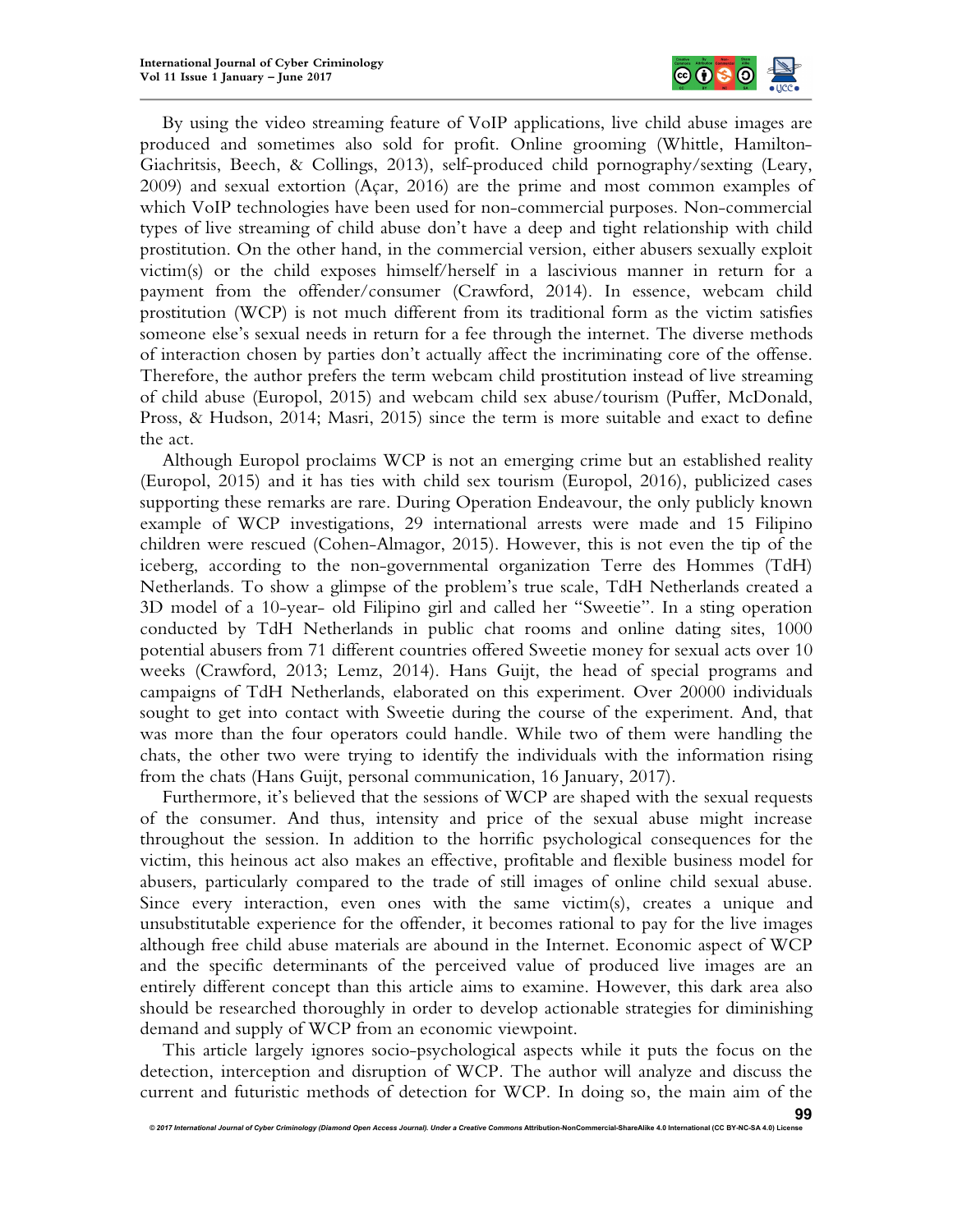article is to start a technical and legal debate which hopefully leads to new or better practical solutions and also encourage further research on this matter. Lastly, there are many private sector entities which offer customers VoIP-enabled services as a side benefit to their main products such as Google and Facebook, in addition to the completely VoIPcentered companies like Skype. Since the underlying technology and its implications for WCP remains the same, the term "VoIP companies" is used to cover the both types throughout the article as a convenience.

# **Current Methods of Detection**

To communicate in privacy is one of the most important and basic human rights. Therefore, in most countries, lawful interception of private communications is restricted as much as possible. LEAs generally need solid evidence and/or probable cause, and only apply this exceptional measure for a limited number of serious offenses (Gorge, 2007). These legal rules are essentially brought for traditional communication methods whose content itself is not criminal. However, VoIP chats in WCP cases are very different from traditional phone calls in terms of criminality. For example, a phone conversation between two offenders may give away the information of an actual crime before it takes place or after it was committed. And thus, lawful interception of that particular phone call helps LEAs for taking preventive measures or collecting evidence. But at any point in the investigation process, such phone communication itself isn't considered a separate crime. It only provides a proper connection between illicit activities and offenders. Conversely, VoIP communications of WCP itself is criminal despite the fact that it's just another type of a communication in essence. It takes place completely within an online chat without leaking a clue to the real world. If the offender and child, cannot connect with video chat, this offense definitely will not occur.

In WCP, communication and criminal act are inseparable and rarely witnessed by third parties. Therefore, revealing incidents of this offense heavily relies on the actions of the parties involved, since the communication between offenders and victims are highly private in nature. Unfortunately, due to monetary benefits of WCP and strong perception that it is less harmful than the traditional prostitution, reporting by victims is unlikely (Terre des Hommes Netherlands, 2013b). For these reasons, only publicized investigation of this severely underreported offense emerged as the result of a routine visit to a registered sex offender (Leyden, 2014). In addition to the attentive observation of law enforcement agents, they were also lucky. The computer of the offender or victim can record video chats, but one should use special third party applications to do that for most VoIP products. That is the reason, at most times, why the forensic examination of the digital belongings of possible WCP suspects is bound to be fruitless.

In an unlikely event, the offender and child might be detected while the offense is committed. The lawful interception of real-time communications between parties can present solid evidence in this case. However, due to legal and technical limitations, this option is almost impossible at the moment. To begin with, a company must abide in the legal framework of countries where its headquarters and/or operational centers are located. To prevent international conflicts, every country has similar legal safeguards which actually designed to solve jurisdictional problems of traditional crimes (Brenner, 2006). And in most WCP cases, neither victim nor offender is somehow related to the country where the VoIP company operates. For example, US legal framework only allows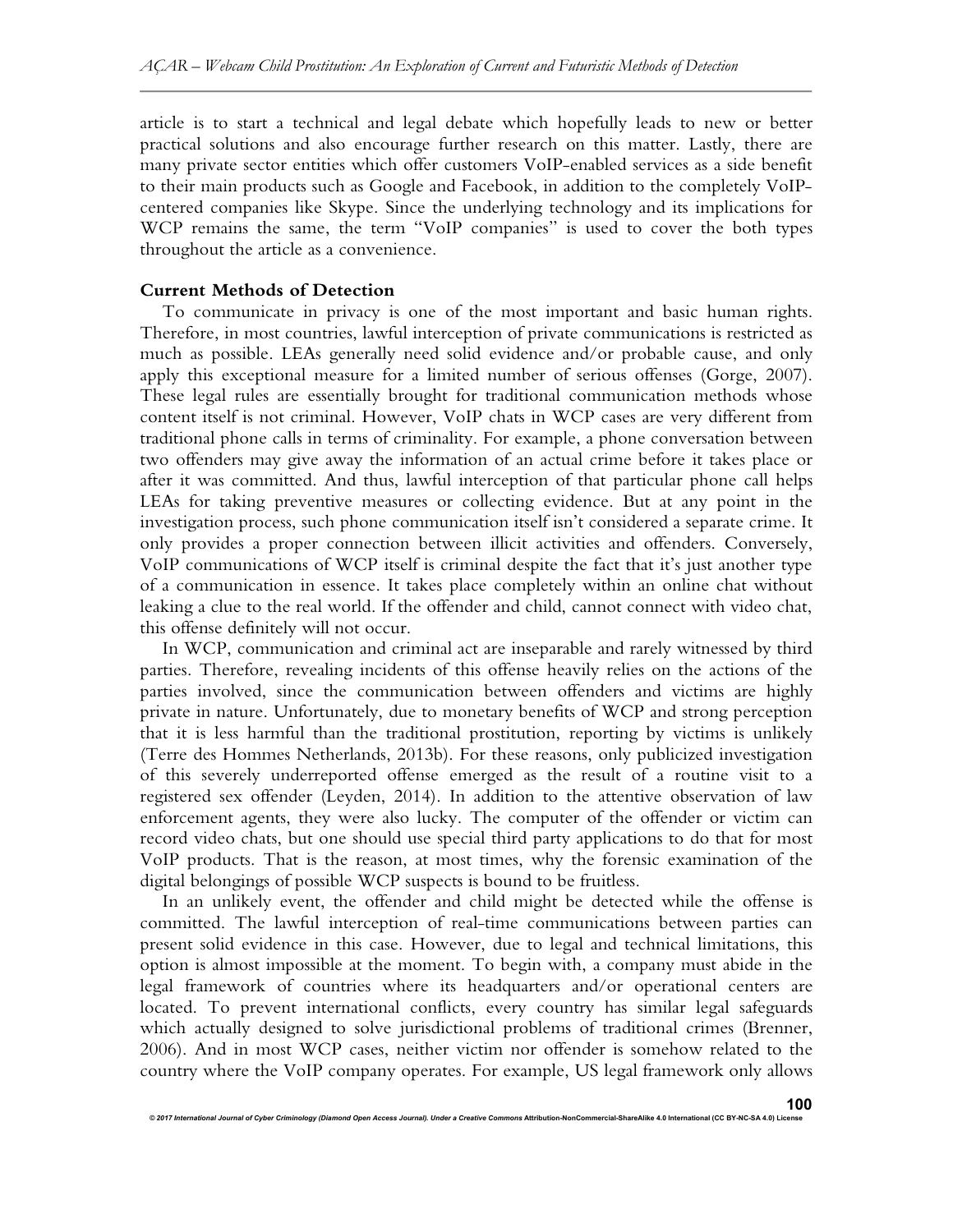

real-time monitoring of communications in investigations of which either it occurs in US soil or at least one of the parties is a US citizen. Therefore, lawful interception of a WCP incident between 10-year-old Filipino and a European adult who use US-based VoIP services in the commission of crime seems out of jurisdiction for US legal authorities. Possible interpretations of this legal rule by LEAs in such situations is not clear at the moment, but theoretically, it doesn't seem feasible to monitor every WCP incident in real time (Evripidis, 2008).

In addition to the inadequacy of the current legal framework, there are technical problems with the real-time monitoring of possible WCP cases as well. From a technical viewpoint, VoIP technologies offer companies flexible schemes for the structure of their services. Besides traditional client/server models, distributed network based applications like the peer-to-peer structure of Skype are present (Soares, Neves, & Rodrigues, 2008). Regarding mostly Internet telephony, there are theoretical frameworks for the lawful interception of some types of these services (Milanovic et al., 2003; Seedorf, 2008). However, the applicability of these solutions in real life is not clear at the moment. Furthermore, as the privacy concerns of consumers increased in the Post-Snowden era (Rainie & Madden, 2015), most VoIP companies have eagerly advertised additional security features such as encryption and peer-to-peer structure. It is likely that such extra security measures would disrupt the working of the proposed/further lawful interception schemes. These technical diversities and complexities make it impossible to apply a onesize-fits-all lawful interception regime for all types of VoIP technologies.

Undercover agents can also be used for identifying potential offenders and victims before the offense takes place (Mitchell, Wolak, & Finkelhor, 2005). At the beginning of the internet age, there were limited online environments where offenders and victims may meet. However, attack surfaces of website forums and public chat rooms have expanded with the inclusion of new meeting grounds such as social networking sites, online gaming sites and mobile dating applications. Even though the traditional online environments are still preferred by abusers, the constant expansion of attack surface to children remains challenging (Livingstone & Smith, 2014). Furthermore, internet users and time having spent online have multiplied while the resources of LEAs haven't kept up with this unprecedented increase. For every potential offender, an undercover agent should be assigned. In Sweetie experiment, TdH Netherlands dealt with more than 20000 potential offenders over ten weeks and even they couldn't handle all of them even though researchers only focused on a particular online offense. Therefore, understandably, LEAs prioritize cases and allocate their limited resources of undercover capabilities to high profile investigations like the takeover of Darknet websites (Cox, 2016). Limited human resources dedicated to fight against online child sexual abuse compel them to do such an unfortunate but inevitable preference. In conclusion, LEAs have the legal authority to fight WCP with undercover operations, yet they completely lack the requisite resources for a meaningful victory.

In addition to these general restrictions, as a specific requirement for the success of undercover WCP operations, the victim must show his/her face to the offender so as to convince that he/she is real. According to the report of TdH Netherlands, as soon as offenders see Sweetie's face, they are more willing to expose their real life identity in a short notice (Terre des Hommes Netherlands, 2013b). However, in online grooming and child pornography cases, undercover law enforcement agents either persuade the targets with childlike written statements or send him/her controlled child abuse images to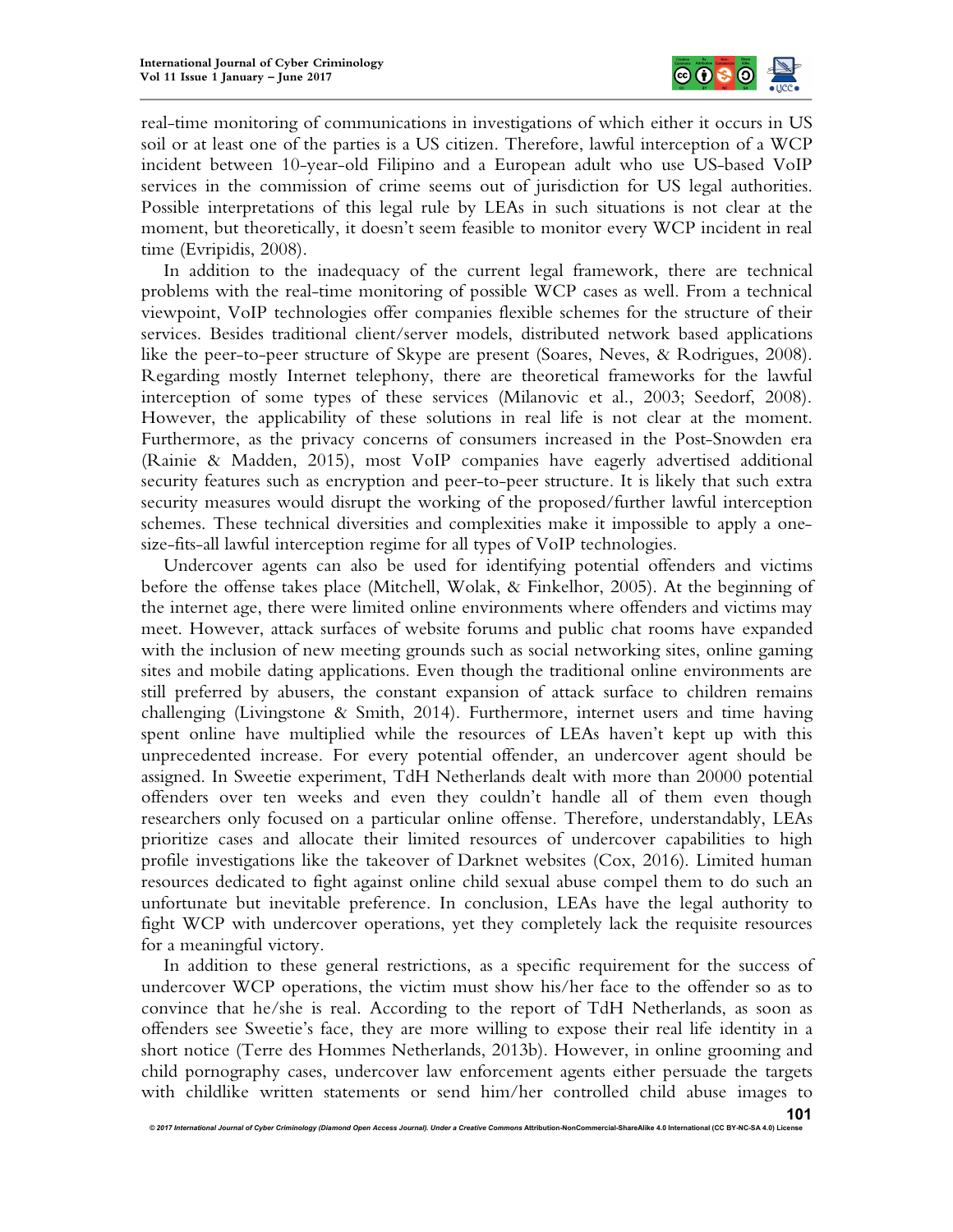persuade he/she is a real child or an abuser (Vendius, 2015). Unless LEAs employ real children for undercover operations, an ethically and legally unacceptable method, they would not convince potential offenders in most cases. Therefore, traditional manipulative methods of sting operations are also bound to be useless for the detection of WCP.

# **Futuristic Methods of Detection**

### *1. Fully automated chatbots*

LEAs should create new crime prevention strategies which rely on emerging technologies as criminals have always used such developments for their malicious activities. In this vein, Sweetie experiment of TdH Netherlands is a remarkable example of how this simple principle can be applied in the fight against WCP. Unfortunately, current Sweetie doesn't remove traditional obstacles for effective and cost-friendly undercover operations. The reliance of the researcher/police officer being present for every potential offender makes it unmanageable to conduct an extensive swoop. If every human behind Sweetie is replaced by artificial intelligence, this groundbreaking method would be more effective in terms of creating high productivity from scarce resources.

As stated earlier, most offenders lose their control when they see the 3D modelled face of a child. The image of Sweetie is so powerful and convincing for them, past suspicions about the identity of a child give their place to sexual fantasies about further interactions. This cognitively distorted and sexually aroused situation of potential offenders makes them more vulnerable to be deceived. This was the main reason why the majority of the offenders almost instantly gave personally identifiable information about themselves during Sweetie operation. Exploiting this vulnerability in a big scale can only be made by developing an automated chatbot in which human intervention is minimized. (Angga et al., 2015) discussed the possibility of a fully automated chatbot which combines several different technologies. The proposed chatbot would take speech recognition to take input from the user and then proceed it to chatbot API to receive the chatbot reply in a text form. The reply will be processed to text-to-speech recognition and created a spoken, audio version of the reply. Lastly, the computer will render an avatar whose gesture and lips are sync with the audio reply. This is not the only way of creating a chatbot for the purpose of the detection of WCP. As will be explained thoroughly later, TdH Netherlands developed the Sweetie 2.0 as a hybrid - not fully automated - model of chatbot. In the future, hopefully, as new technological innovations and proof of concepts arise, there might be several different Sweeties until one rules them all or all work together fine.

Furthermore, there are some particular aspects which make it easier to create such chatbots for this purpose. Firstly, convincing the people that the bot is a real human has always been a challenge. However, due to the disturbed psychological situation of potential offenders, they would have a tendency to accept the grammatical mistakes of a chatbot as the normal communication troubles between an adult and a 10-year-old Asian child. In a similar vein, the video quality of chats might also be knowingly manipulated to hide the visual flaws of a computer-generated character. Since the victims are generally poor and less educated, it would be convincing to make additional excuses for such deliberate interruptions such as "I am using my neighbor's internet", "I am downloading a movie" or "I think I have virus". Secondly, since Sweeties would pose as a 10-year-old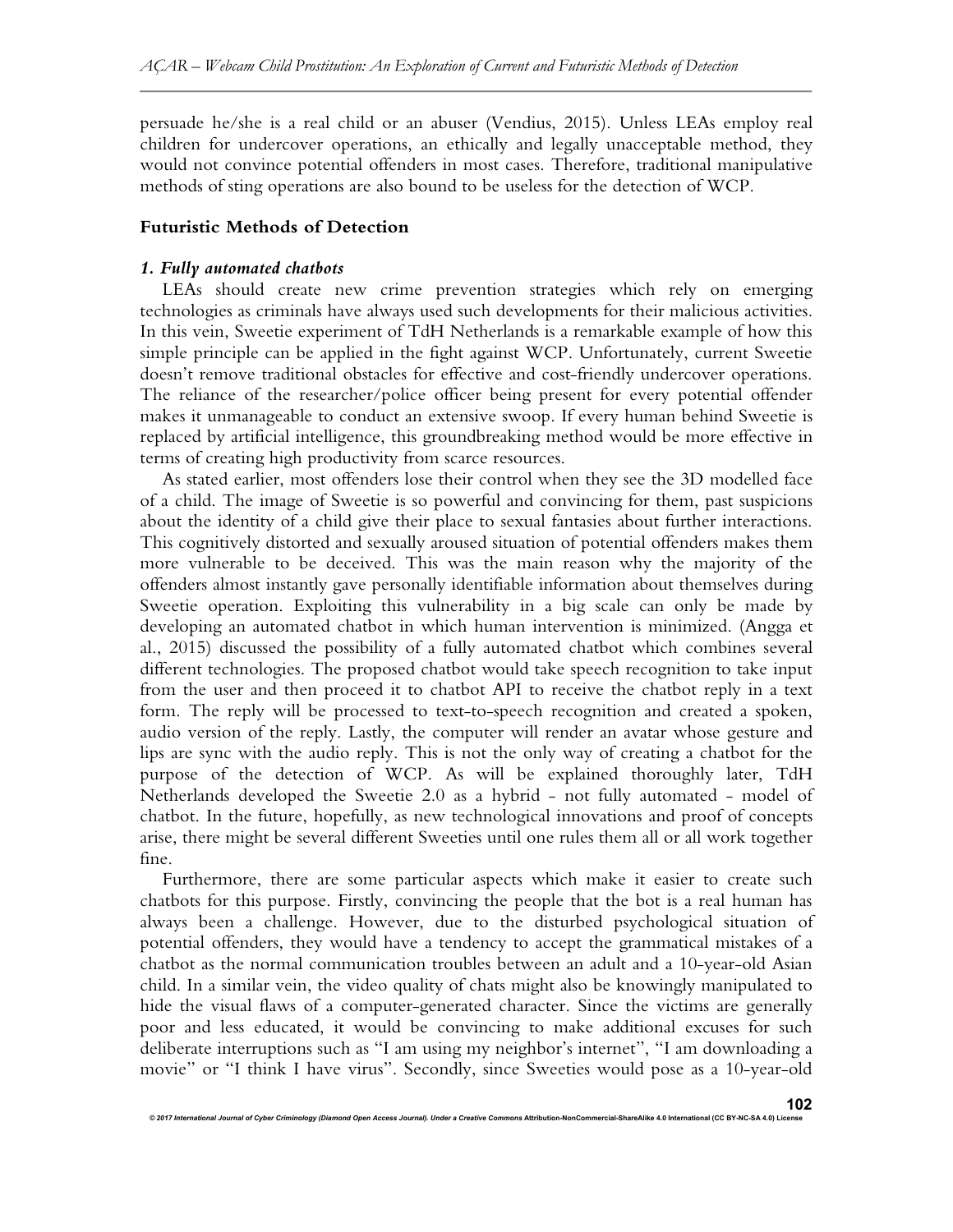

Filipino girl who uses a basic and mostly broken English, construction of a chatbot knowledge would be a relatively easier job compared to other types of chatbots (Jia, 2004; Huang, Zhou, & Yang, 2007). As an actual example, records of previous Sweetie operation were successfully used in the construction of the knowledge (Hans Guijt, personal communication, 17 January, 2017). For these reasons, fully automated chatbots would be a feasible and an effective way for dealing with thousands of potential offenders simultaneously.

Recently, the legal requirements and implications of a fully automated Sweetie 2.0 are extensively discussed (Schermer et al., 2016). There are several legal aspects of the subject matter which the full coverage exceeds the scope and purpose of this article. Therefore, the author focused on the most important legal aspects of fully automated chatbots: entrapment and the legal conditions of the undercover agents. The algorithm behind the fully automated chatbots can be developed in a way that the entrapment defense could be nullified for them. A cold and patient artificial intelligence might avoid the possibility of entrapment easier than humans do. Since it is a robot which operates with zero human intervention, for defense, it would be more difficult to back up the allegations of manipulation than traditional undercover investigations (Roiphe, 2013). In most countries, conditions of undercover agents are essentially defined for the prevention and detection of traditional organized crimes. LEAs are the preferred source of undercover agents, yet it is possible to employ someone who is not a member of LEAs in some countries. However, in both situations, generally there are strict rules on who the undercover agent is and the personal qualifications of his/her are exhaustively emphasized in the related legal documents. Therefore, a human being seems a necessary element of undercover investigations at the moment. However, in the proposed approach, humans would only involve in the evaluation of stored communications between chatbots and potential offenders, not during undercover operations. The legal framework for online child sexual abuse investigations should be changed to conduct such humanless undercover operations.

#### *2. Big Data Analysis of Metadata by VoIP companies*

Metadata is data which describes attributes of a resource (Dempsey & Heery, 1998) or simply "data about data" (Burnett, Ng, & Park, 1999). While content data reveals the true nature of the VoIP communications between parties such as texts, audio and video files; metadata only shows some attributes of communications such as date, creator and IP addresses without severely compromising the privacy of communications. Therefore, collecting metadata is easier both technically and legally since it takes up less space on disk and involves less intrusive personal information than the content data have. Understandably, internet service providers have analyzed the big data that their users have created for commercial reasons like showing the right ads. Varying on particular features of the products, VoIP companies can conduct such analysis on the metadata of their users' communications. For example, if centralized servers are involved in, all types of metadata of every communication can be subjected to analysis. In case the structure of services is based on a decentralized system like Skype, metadata is limited but still exist to some extent. The idea is to detect possible WCP cases by an analysis of the metadata of VoIP communications.

It's not fair to claim that commercial sexual exploitation is only limited to a specific geographic location (Huynh, Scheuble, & Dayananda, Undated) but Southeast Asian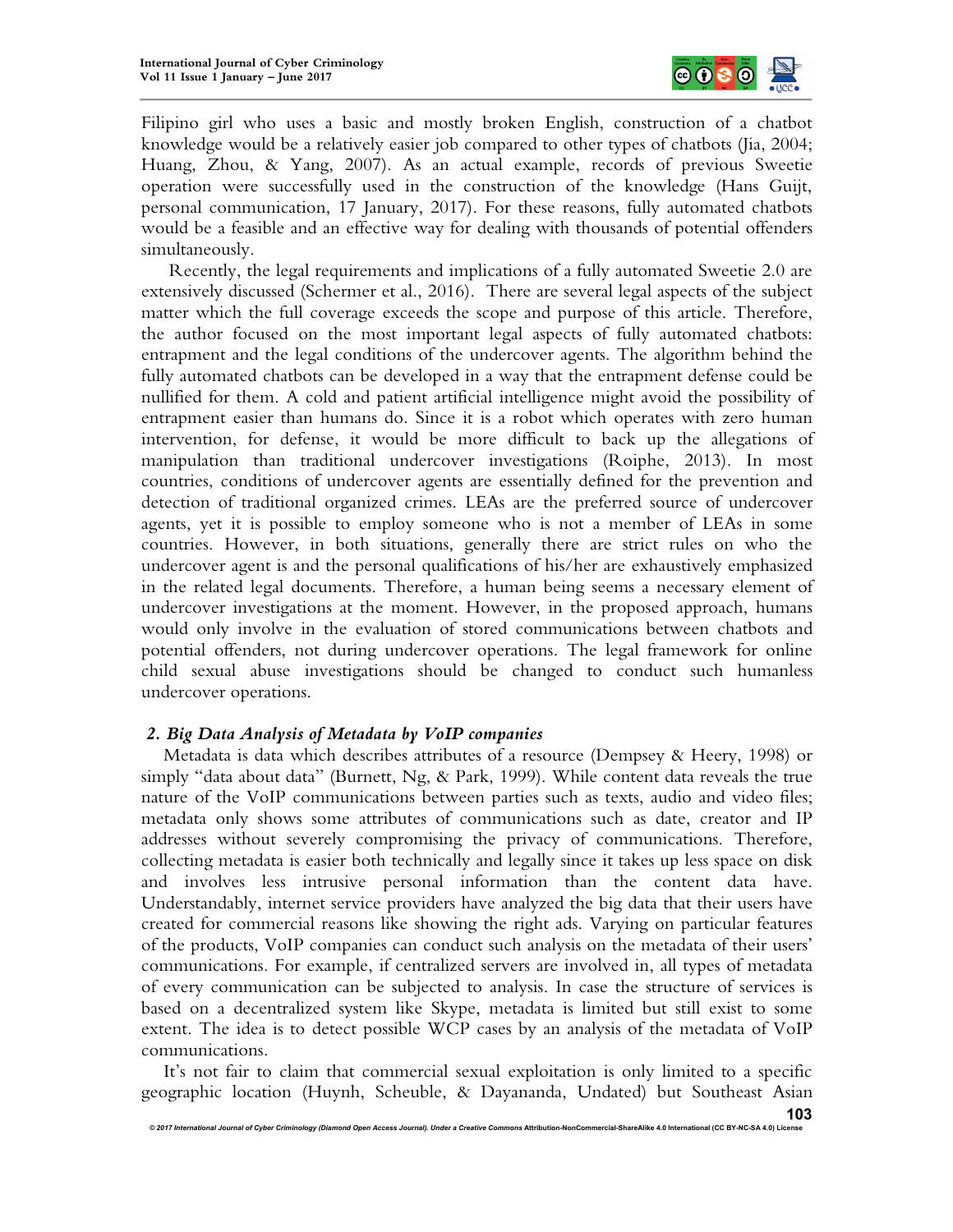countries have an infamous reputation for traditional child prostitution (Lim, 1998). Additionally, only publicized example of WCP also points out victims from the Philippines exclusively. According to TdH Netherlands, some parts of the country have become hubs for WCP. Besides mostly family-run individualistic schemes, "dens" disguised as legal enterprises are also involved in the production. For these reasons, location-based metadata analysis can reveal some irregular patterns of communication and help LEAs to identify victims and offenders.

In this regard, IP addresses of the parties are the basic information which might show the location of the parties. It is reasonable to claim every VoIP company already has or can effortlessly have the technical capability to capture such information. On the assumption that the victim does not use anonymization technologies such as Virtual private networks or the onion router (TOR) network to conceal his/her true location (Savchenko & Gatsenko, 2015), analysis of IP addresses can reveal the majority of WCP cases. For example, a Filipino girl from the Cebu district contacts three offenders from three different countries in a week. It is an undoubtedly red flag for WCP that a resident of a very poor city chats with multiple foreigners from relatively wealthier countries. If the related VoIP company performs big data analysis on metadata of communications to detect such irregular patterns of international calls, it is likely to reveal that incident. Later, VoIP company would refer the IP addresses and other helpful information like email addresses to the related law enforcement agency for deeper examination. This method can be applied for other places where traditional child prostitution is common in case it would be successful in the Philippines.

#### *3. Big Data Analysis of Content Data by VoIP Companies*

*© 2017 International Journal of Cyber Criminology (Diamond Open Access Journal). Under a Creative Commons* **Attribution-NonCommercial-ShareAlike 4.0 International (CC BY-NC-SA 4.0) License**

Content data analysis should be an exceptional method of detection for WCP due to its high intrusive nature on privacy. Nonetheless, it can't be ruled out completely. In certain conditions and with strict legal and technical procedures, this measure might create remarkable results in terms of crime prevention and child protection. The author believes future technological developments, artificial intelligence in particular (Clark, 2017), will present new possibilities for better and more extensive solutions. However, for the time being, the theoretical idea here the author will present is one of the few possible ways to conduct such analysis on VoIP communications. And, it only applies to recently introduced real-time translation feature of the leading VoIP company, Skype. This technology instantly translates some languages by combining Automated Speech Recognition, Machine Translation engine and Text-to-Speech (Lewis, 2015). Skype is the most popular VoIP application at the moment and it's reasonable to assume some of the victims and offenders also use it. In this respect, real-time translation feature of Skype chats may bring a viable solution for scattering the black clouds over WCP. However, since the technical aspects on whether the translated conversations can be intercepted and/or analyzed are unclear and probably classified information for the company, the author will propose a raw idea with the hope that it will be tested by further research or it will influence related technological developments in the future.

Millions of people around the world communicate via Skype simultaneously, so it looks nearly impossible to detect WCP at first glance. However, it's not as a tough job as it seems because communications of WCP have two distinctive attributes in its content: methods of child sexual abuse and methods of payment. Since the consumer directs the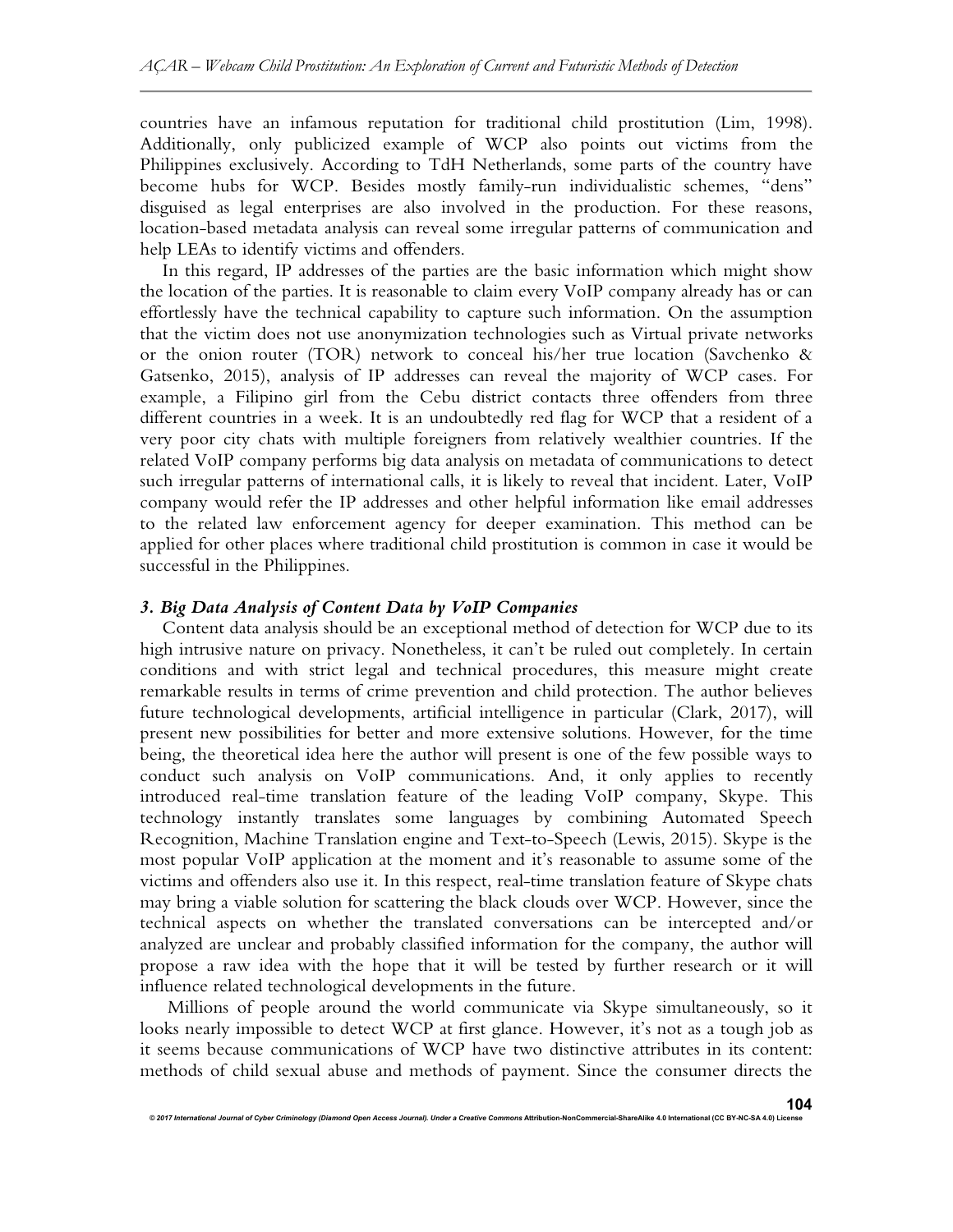

session by sexual requests, it's reasonable to see some words such as "boobs", "masturbate", vagina" within the records of chats. In addition to sexual/abusive terms, methods and quantity of payment would be discussed during the session as well. According to TdH Netherlands, most victims use the Western Union and a local moneytransferring company called Cebuana L'huillier (Terre des Hommes Netherlands, 2013a), but, "Bitcoin", "PayPal" and other related financial terms are also expected to be seen. This is a rare combination for occasional chats between law-abiding citizens. Nevertheless, to avoid positive falses as much as possible, the process should be divided into two different parts that each takes 2-3 months: Detection and Identification.

In the detection phase, suspicious activities would be discovered with the help of keywords regarding WCP. Probably with the help of LEAs, Skype would form two separate sets of keywords for abusive and financial terms. And then, the communications which combine the keywords from these two different sets would be set aside for the identification phase, so that a deeper examination would be carried out. As mentioned before, it is observed that one victim at the center provides live images to the consumers from several different countries. Therefore, location-based analysis on metadata can also be included into this part of phase as supporting evidence or some type of a verification tool. Furthermore, to minimize the detection of consensual sexual activity between adults, it can be given a lot of weight to the combination of undeniably suspicious words like "Masturbate" and "Bitcoin" more than others.

In the identification phase, after required judicial permission is granted, communications of possible victims would be recorded in 2-3 months period under the supervision of LEAs. If any of the recordings shows signs of child sexual abuse, evidence will be referred to law enforcement agency of the related country immediately. If not, the recordings would be deleted instantly. In this way, negative impact on the privacy of ordinary users would be greatly minimized. The author would like to emphasize that no mass communication recording would take place in any part of these phases. Detection phase would bring some suspicious users to the front without recording actual communications. And during identification phase, only the recordings of criminal activities would be kept and referred to LEAs. At worst, detection phase would not yield any positive results. Thankfully, we would be able to say WCP is not prevalent as feared. At best, it would be the most sensational crackdown on child sexual abusers in history, which several victims also would be rescued. It's also likely that connections with other crimes such as traditional child prostitution and child trafficking would be also revealed in the aftermath of this operation. Lastly, without a doubt, it would be a monumental move for the public-private partnership regarding cyber crime investigations in case it is sensational as this article envisioned.

# **Discussion**

Of all the proposed solutions for WCP, fully automated chatbots are the most probable ideas to be actualized. Thankfully, TdH Netherlands recently finished its Sweetie 2.0 project. During the review of this article, the software package was launched in Manila in February 2017 and presented to LEAs in the Philippines (Hans Guijt, personal communication, 16 January, 2017). It is very early to observe the outcomes of such implementation, let alone evaluation. However, it is an undoubtedly right and important first step in the long and rough way to detect and deter possible offenders of WCP. Technically, the Sweetie 2.0 will record and analyze the chats between the chatbot and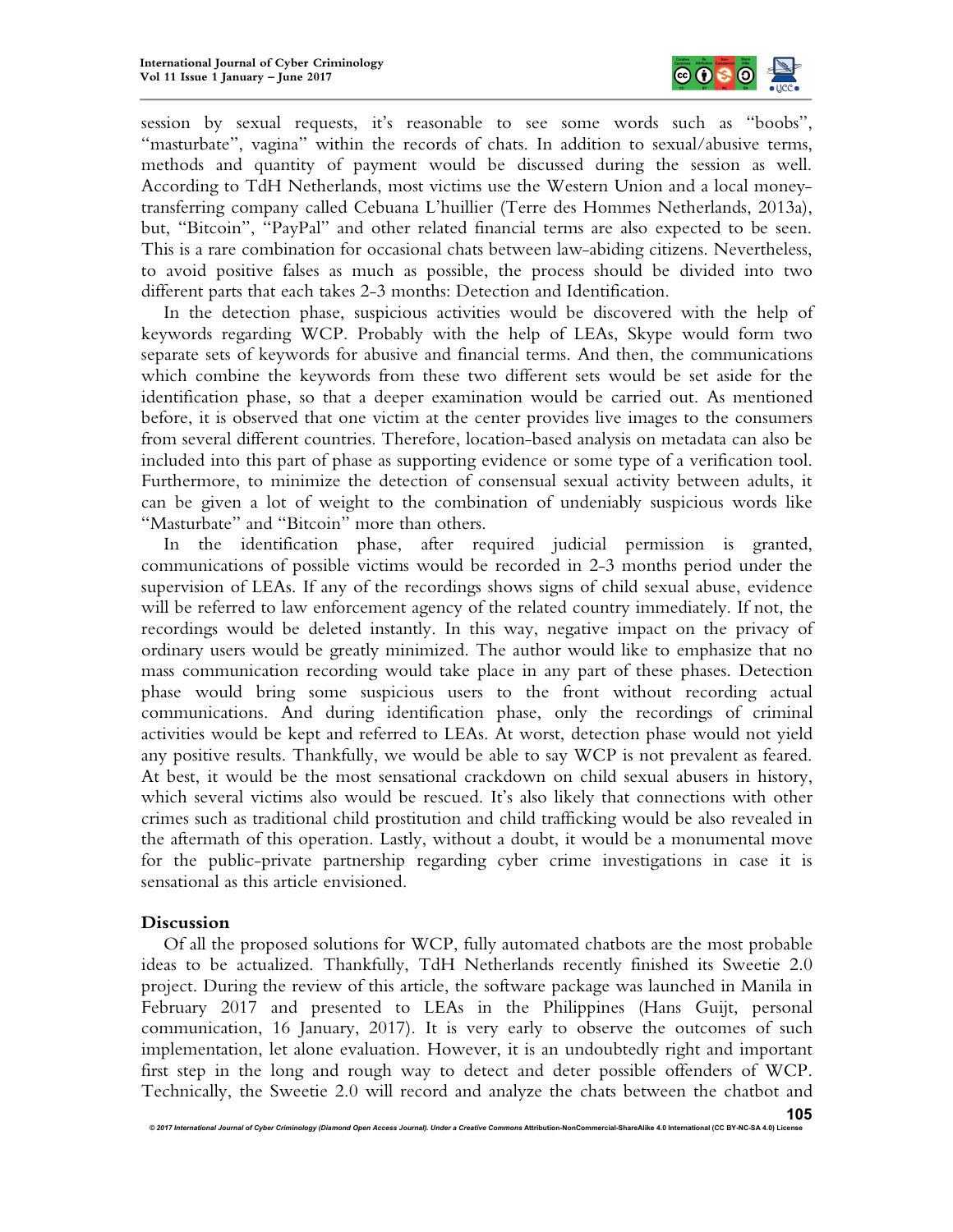possible offenders. The main aim is basically to profile "online predators" and identify repetitive patterns in communications afterwards. Largely constructed from the previous chat records of Sweetie experiment, conversation model will determine if a chat partner displays indecent/illegal intentions and if so, obtain additional information about him/her. It is also possible for the users to switch manual function whenever they find it more appropriate (Hans Guijt, personal communication, 17 January, 2017). Apparently, the Sweetie 2.0 puts its focus on the determination of the textual characteristics of WCP incidents. It is not a flaw but strength for further possibilities. Thus, it is possible to develop other types of Sweeties which rely on different technological solutions and targets different aspects of WCP, as in the way of this article has described or other ways. If these diverse options come to life as the author hopes, then at some point, it would be much more difficult to distinguish these multiple chatbots from real children for the potential offenders. And thus, hopefully, this situation would increase the risk of identification of potential offenders and it would also function as a highly efficient deterrent of WCP in the future.

 From a legal viewpoint, it's ideal that every country adapts their legal frameworks to conduct such humanless undercover operations. But, in reality, even one country may be adequate for triggering a global swoop. LEAs of other countries can't ignore such serious allegations on the basis that the information is provided by a chatbot, not a human. Therefore, a local investigation would be probably initiated after the tip from the chatbot arrived. The legal technicalities might prevent a conviction for the offender in the end of the judicial process, but, possible further criminal activities such as child sex tourism and physical child sexual abuse could be avoided since the offender is caught by the radar of local LEAs. Thanks to the Netherlands again, the Dutch House of Representatives recently approved an amendment to draft Cyber Crime Legislation which will enable LEAs to carry out undercover operations and to apply virtual children such as 'Sweetie' in investigating and prosecuting online child sex abusers ("Dutch House", Undated; Hans Gujit, personal communication, 17 January, 2017). However, it is not clear whether the legal framework of the Philippines allows the use of the Sweetie 2.0 as an investigative measure at the moment (Schermer et al., 2016). Therefore, they might not involve in such humanless undercover operations in the short term.

Conversely, for metadata and content data analysis of communications by VoIP companies, there are major challenges in practice. To begin with, the private sector has greatly helped LEAs for individual online child sexual abuse cases, but they have never done big data analysis for this purpose. Considering the global response to the revelations of Edward Snowden, companies wouldn't be eager to conduct massive scale analysis on their users' data even for a noble cause like the prevention of WCP. Even though it is known a company is technically capable, it is impossible to compel them to actualize this idea in case the company is unwilling to cooperate. Moreover, if a company is willing to do such an analysis for WCP at the moment, there might be similar operational ideas for other types of crimes in the future. The possibility of such operational expansion would compel the private sector to avoid involvement in the current operations. Furthermore, in case the frightening capability of such power on users' data is revealed to the public, even though the company declares they never use it again, privacy concerns regarding mass surveillance would grow and customer base of the related VoIP product might shrink consequently. Lastly, unlike intelligence gathering, legal background of these proactive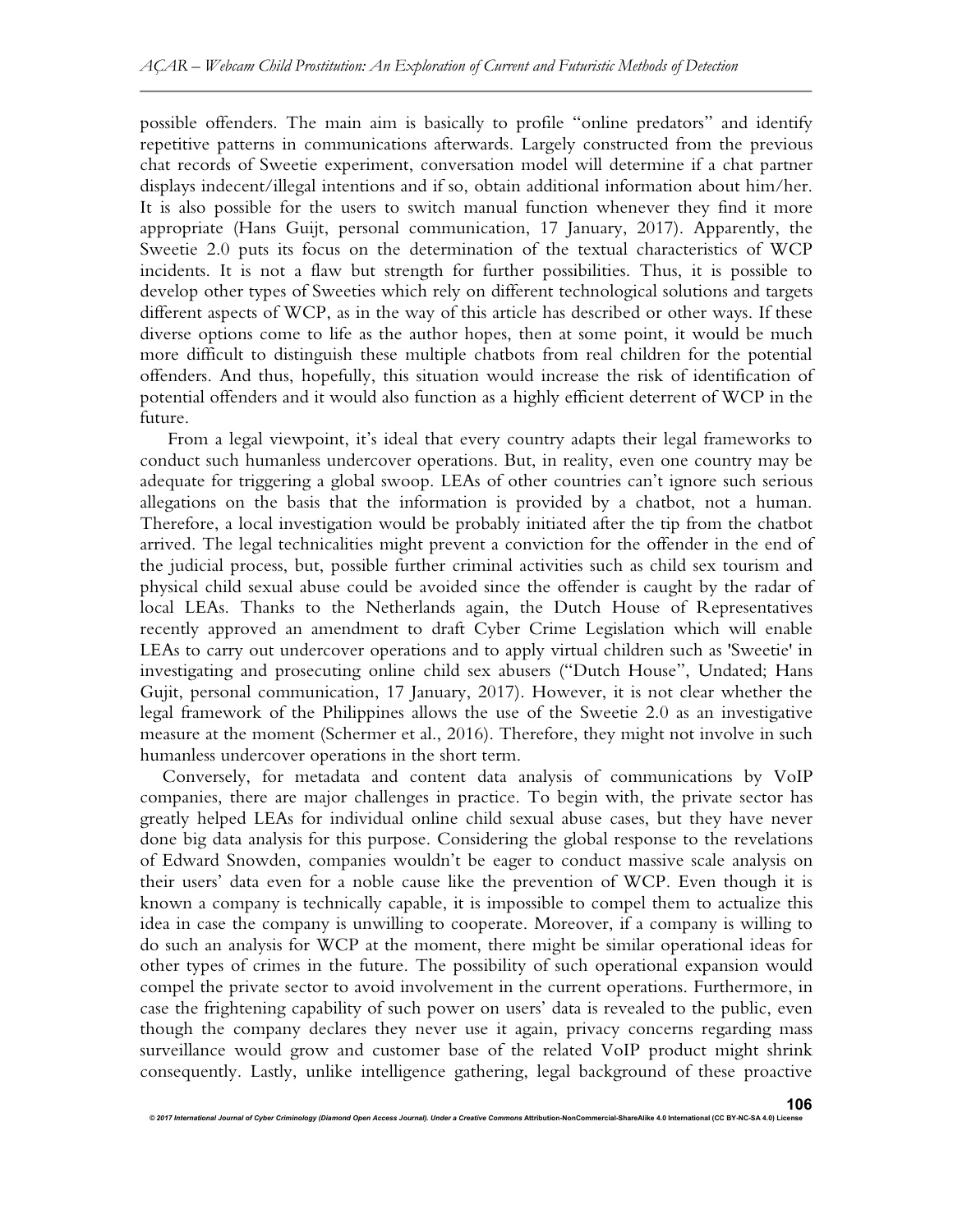

and highly intrusive approaches does not exist for criminal investigations. Particularly for content data analysis, there needs a predefined and strict legal procedures to prevent misuse of such analysis both for LEAs and the companies.

# **Conclusion**

Since the current methods of detection heavily rely on the reporting by the parties of WCP incidents, they are highly ineffectual to reveal the true scope of this offense. Undercover operations can detect some incidents. However, enormous financial and human resources are needed to keep up with thousands of possible offenders. As criminals have always adapted their modus operandi to new technologies, LEAs are already coming up with new measures accordingly. In this respect, this article examined the current Sweetie 2.0 project and discussed the need for other types of fully automated chatbots. Additionally, metadata and content data analysis of communications by VoIP companies are discussed. Compared to legal and socio-psychological complications, technical difficulties of these proposed ideas can be overcome easily. The real challenge is to persuade policy makers and the private sector. As long as outdated views of policy makers on crime prevention and profit-centered approach of the private sector prevail over unconventional methods of fighting crimes, these types of theoretical solutions are doomed to stay on paper.

# **References**

- Açar, K. V. (2016). Sexual Extortion of Children in Cyberspace. *International Journal of Cyber Criminology, 10(2).*
- Angga, P. A., Fachri, W. E., Elevanita, A., & Agushinta, R. D. (2015, October). Design of chatbot with 3D avatar, voice interface, and facial expression. In *2015 International Conference on Science in Information Technology (ICSITech)* (pp. 326-330). IEEE.
- Bellovin, S., Blaze, M., Brickell, E., Brooks, C., Cerf, V., Diffie, W., & Treichler, J. (2006). Security implications of applying the Communications Assistance to Law Enforcement Act to voice over IP. *Information Technology Association of America, 13.*
- Brenner, S. W. (2006). Cybercrime jurisdiction. *Crime, Law and Social Change*, *46*(4-5), 189-206.
- Burnett, K., Ng, K. B., & Park, S. (1999). A comparison of the two traditions of metadata development. *Journal of the Association for Information Science and Technology*, 50(13), 1209.
- Clark. J. (2017, January 9). Why Artificial Intelligence is the answer to the greatest threat of 2017, cyber-hacking. *Independent*. Retrieved from

http://www.independent.co.uk/voices/artificial-intelligence-cyber-hacking-russiamalware-2017-biggest-threat-a7516916.html.

- Cohen-Almagor, R. (2015). *Confronting the Internet's Dark Side. Moral and Social Responsibility on the Free Highway*. (pp. 299). Cambridge, UK: Cambridge University Press.
- Cox, J. (2016, January 5). The FBI's 'Unprecedented' Hacking Campaign Targeted Over a Thousand Computers. *Motherboard*. Retrieved from http://motherboard.vice.com/read/the-fbis-unprecedented-hacking-campaign-targetedover-a-thousand-computers.
- Crawford, A. (2013, November 5). Computer-generated 'Sweetie' catches online predators. *BBC News*. Retrieved from http://www.bbc.com/news/uk-24818769.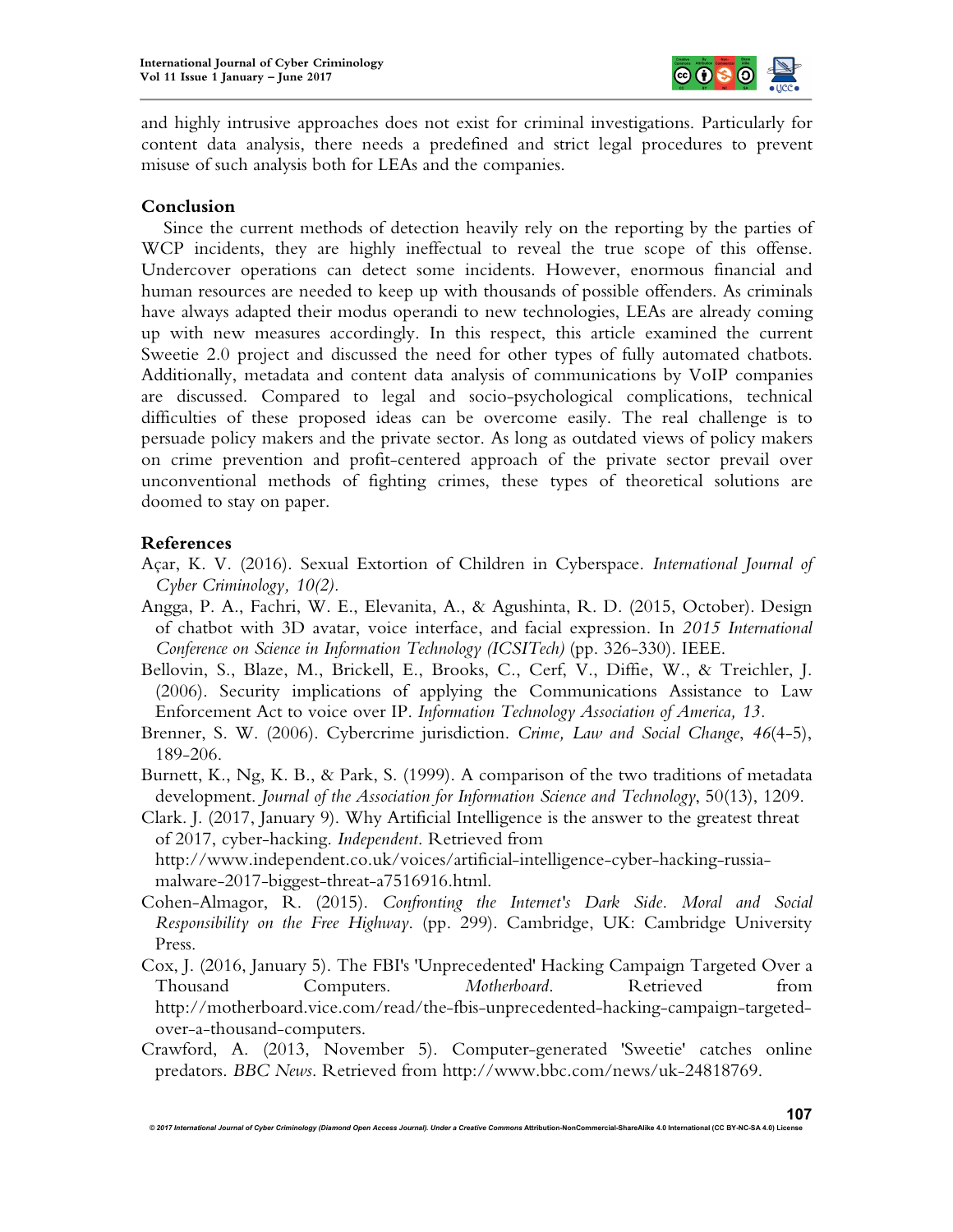- Crawford, A. (2014, January 14). UK paedophiles pay to watch webcam child sex abuse in Philippines. *BBC*. Retrieved from http://www.bbc.com/news/uk-25729140.
- Dempsey, L., & Heery, R. (1998). Metadata: a current view of practice and issues. *Journal of Documentation*, *54*(2), 145-172.
- Dunn, J. E. (2009, February 11). Criminals using Skype, say Italian police, *Networkworld*. Retrieved from http://www.networkworld.com/article/2262802/collaborationsocial/criminals-using-skype--say-italian-police.html.
- Dutch House of representatives approves "Sweetie". (Undated). *Save Sweetie… Now!.*  Retrieved from https://www.savesweetienow.org/news/house-of-representativesapproves-application-of-sweetie-in-the-netherlands.

Europol. (2015). The Internet Organised Crime Threat Assessment (IOCTA) 2015. Retrieved from

www.europol.europa.eu/sites/default/files/publications/europol\_iocta\_web\_2015.pdf

Europol. (2016). The Internet Organised Crime Threat Assessment (IOCTA) 2016. Retrieved from

www.europol.europa.eu/sites/default/files/publications/europol\_iocta\_web\_2016.pdf.

- Evripidis, R. (2008). Lawful Interception and Countermeasures: In the era of Internet Telephony.
- Gorge, M. (2007). Lawful interception–key concepts, actors, trends and best practice considerations. *Computer Fraud & Security*, 2007(9), 10-14.
- Huang, J., Zhou, M., & Yang, D. (2007, January). Extracting Chatbot Knowledge from Online Discussion Forums. In *IJCAI* (Vol. 7, pp. 423-428).
- Hughes, D. M. (2002). Use of New Communications and Information Technologies for Sexual Exploitation of Women and Children, *The Hastings Women's LJ, 13*, 127.
- Huynh, T. N., Scheuble, L., & Dayananda, V. (Undated). Child Prostitution in 12 Countries: An Exploratory Study of Predictors. *The Penn State McNair Journal*, 135.
- Jia, J. (2004). The study of the application of a web-based chatbot system on the teaching of foreign languages. In *Proceedings of SITE* (Vol. 4, pp. 1201-1207).
- Leary, M. G. (2009). Sexting or Self-Produced Child-Pornography-The Dialog Continues-Structured Prosecutorial Discretion within a Multidisciplinary Response. Va. *J. Soc. Pol'y & L., 17*, 486.
- Lemz. (2014, February 17). 'Sweetie' for Terre des Hommes [Video File]. Retrieved from https://vimeo.com/86895084.
- Lewis, W. D. (2015). Skype translator: Breaking down language and hearing barriers. *Proceedings of Translating and the Computer (TC37)*.
- Leyden, J. (2014, January 17). International child abuse webcam ring smashed after routine police check. *The Register*. Retrieved from

http://www.theregister.co.uk/2014/01/17/webcam\_abuse\_ring\_dismantled.

- Lim, L. L. (Ed.). (1998). *The sex sector: The economic and social bases of prostitution in Southeast Asia*. International Labour Organization.
- Livingstone, S., & Smith, P. K. (2014). Annual research review: Harms experienced by child users of online and mobile technologies: The nature, prevalence and management of sexual and aggressive risks in the digital age. *Journal of child psychology and psychiatry*, 55(6), 635-654.

*© 2017 International Journal of Cyber Criminology (Diamond Open Access Journal). Under a Creative Commons* **Attribution-NonCommercial-ShareAlike 4.0 International (CC BY-NC-SA 4.0) License**

Masri, L. (2015). Webcam Child Sex Abuse.